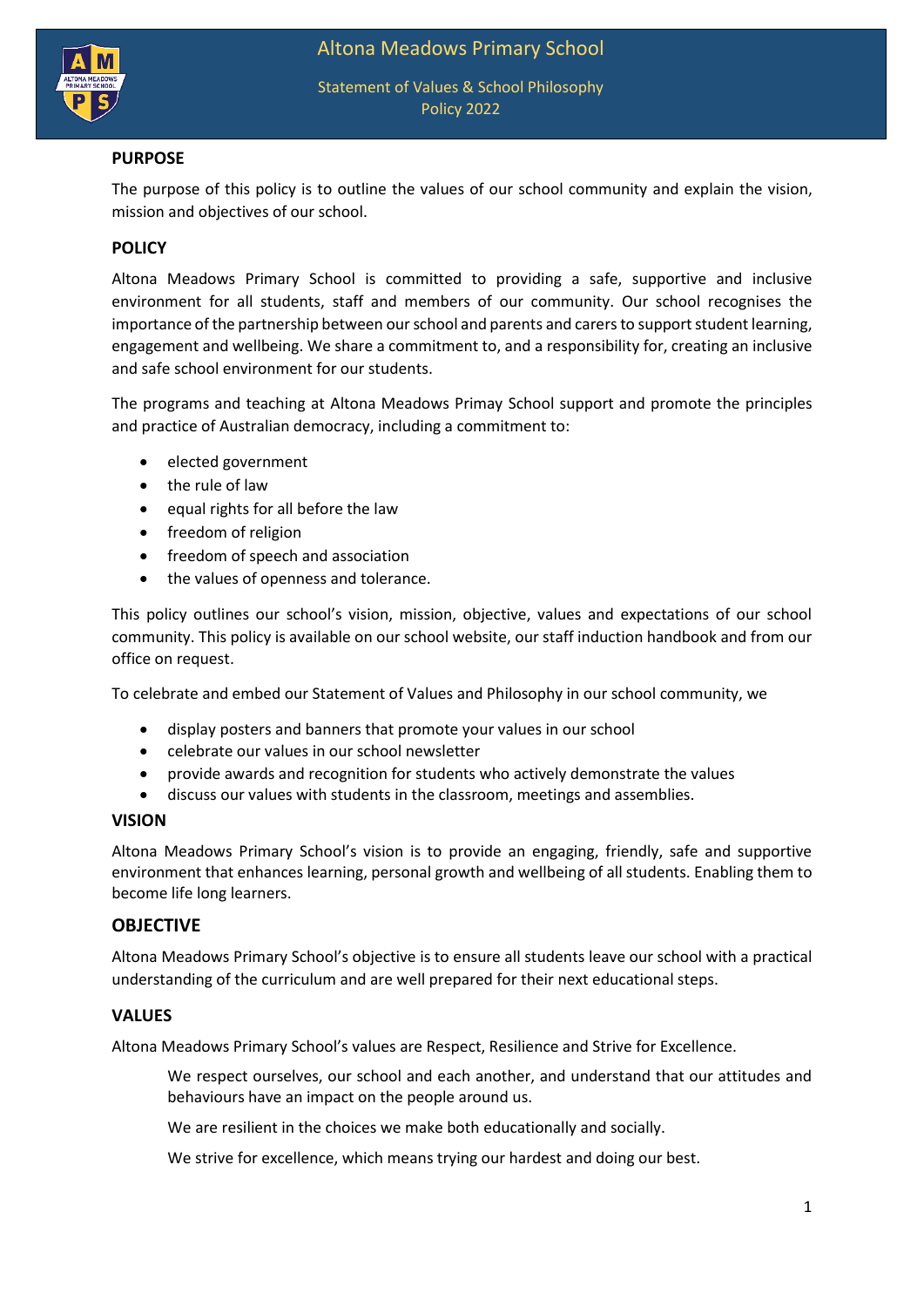# **BEHAVIOURAL EXPECTATIONS**

Altona Meadows Primary School acknowledges that the behaviour of staff, parents, carers and students has an impact on our school community and culture. We acknowledge a shared responsibility to create a positive learning environment for the children and young people at our school.

As principals and school leaders, we will:

- model positive behaviour and effective leadership
- communicate politely and respectfully with all members of the school community
- work collaboratively to create a school environment where respectful and safe behaviour is expected of everyone
- behave in a manner consistent with the standards of our profession and meet core responsibilities to provide safe and inclusive environments
- plan, implement and review our work to ensure the care, safety, security and general wellbeing of all students at school
- identify and support students who are or may be at risk
- do our best to ensure every child achieves their personal and learning potential
- work with parents to understand their child's needs and, where necessary, adapt the learning environment accordingly
- respond appropriately when safe and inclusive behaviour is not demonstrated and implement appropriate interventions and sanctions when required
- inform parents of the school's communication and complaints procedures
- ask any person who is acting in an offensive, intimidating or otherwise inappropriate way to leave the school grounds.

As teachers and non-teaching school staff, we will:

- model positive behaviour to students consistent with the standards of our profession
- communicate politely and respectfully with all members of the school community
- proactively engage with parents about student outcomes
- work with parents to understand the needs of each student and, where necessary, adapt the learning environment accordingly
- work collaboratively with parents to improve learning and wellbeing outcomes for students with additional needs
- communicate with the principal and school leaders in the event we anticipate or face any tension or challenging behaviours from parents
- treat all members of the school community with respect.

### As parents and carers, we will:

- model positive behaviour to our child
- communicate politely and respectfully with all members of the school community
- ensure our child attends school on time, every day the school is open for instruction
- take an interest in our child's school and learning
- work with the school to achieve the best outcomes for our child
- communicate constructively with the school and use expected processes and protocols when raising concerns
- support school staff to maintain a safe learning environment for all students
- follow the school's processes for communication with staff and making complaints
- treat all school leaders, staff, students, and other members of the school community with respect.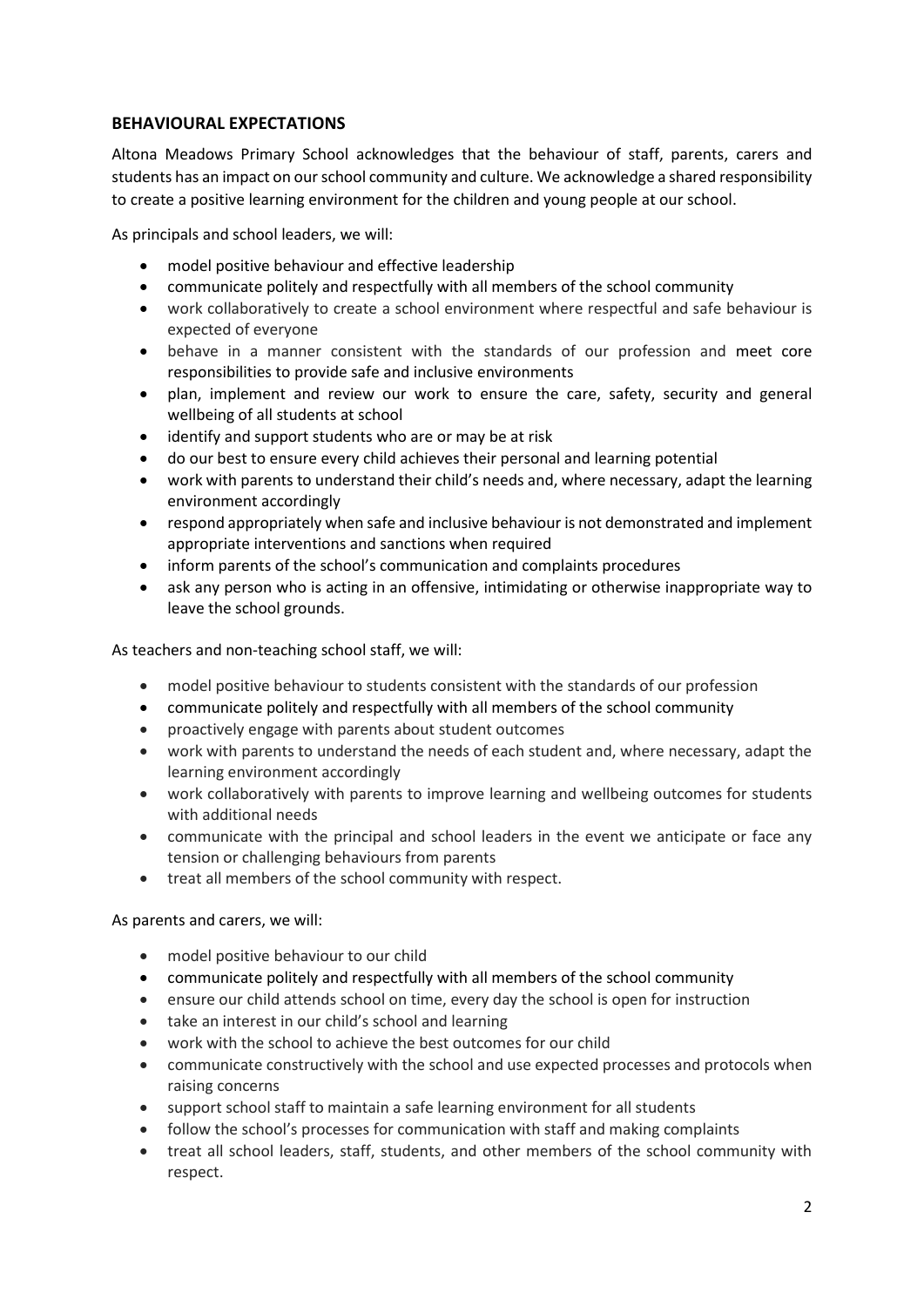As students, we will:

- model positive behaviour to other students
- communicate politely and respectfully with all members of the school community.
- comply with and model school values
- behave in a safe and responsible manner
- respect ourselves, other members of the school community and the school environment.
- actively participate in school
- not disrupt the learning of others and make the most of our educational opportunities.

As community members, we will:

- model positive behaviour to the school community
- treat other members of the school community with respect
- support school staff to maintain a safe and inclusive learning environment for all students
- utilise the school's processes for communication with staff and submitting complaints.

## **UNREASONABLE BEHAVIOURS**

Schools are not public places, and the Principal has the right to permit or deny entry to school grounds (for more information, see our Visitors Policy).

Unreasonable behaviour that is demonstrated by school staff, parents, carers, students or members of our school community will not be tolerated at school, or during school activities.

Unreasonable behaviour includes:

- speaking or behaving in a rude, manipulative, aggressive or threatening way, either in person, via electronic communication or social media, or over the telephone
- the use or threat of violence of any kind, including physically intimidating behaviour such as aggressive hand gestures or invading another person's personal space
- sending demanding, rude, confronting or threatening letters, emails or text messages
- sexist, racist, homophobic, transphobic or derogatory comments
- the use of social media or public forums to make inappropriate or threatening remarks about the school, staff or students.

Harassment, bullying, violence, aggression, threatening behaviour and unlawful discrimination are unacceptable and will not be tolerated at our school.

Unreasonable behaviour and/or failure to uphold the principles of this *Statement of Values and School Philosophy* may lead to further investigation and the implementation of appropriate consequences by the school Principal.

At the Principal's discretion, unreasonable behaviour may be managed by:

- requesting that the parties attend a mediation or counselling sessions
- implementing specific communication protocols
- written warnings
- conditions of entry to school grounds or school activities
- exclusion from school grounds or attendance at school activities
- reports to Victoria Police
- legal action